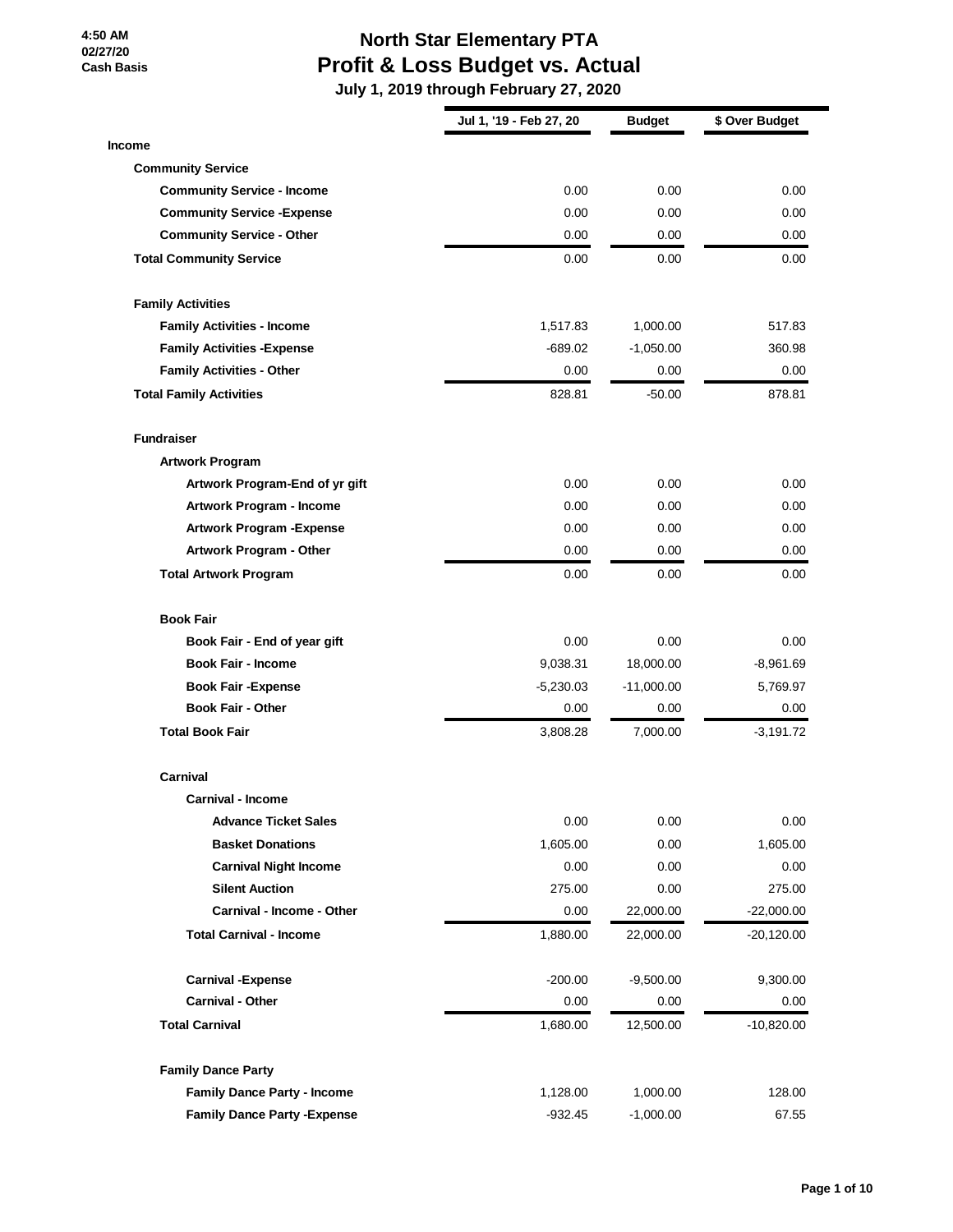## **North Star Elementary PTA Profit & Loss Budget vs. Actual**

|                                             | Jul 1, '19 - Feb 27, 20 | <b>Budget</b> | \$ Over Budget |
|---------------------------------------------|-------------------------|---------------|----------------|
| Family Dance Party - Other                  | 0.00                    | 0.00          | 0.00           |
| <b>Total Family Dance Party</b>             | 195.55                  | 0.00          | 195.55         |
| <b>Grant income</b>                         | 0.00                    | 100.00        | $-100.00$      |
| <b>Parent Social Event</b>                  |                         |               |                |
| <b>Parent Social Event - Income</b>         | 0.00                    | 0.00          | 0.00           |
| <b>Parent Social Event - Expense</b>        | 0.00                    | 0.00          | 0.00           |
| <b>Parent Social Event - Other</b>          | 0.00                    | 0.00          | 0.00           |
| <b>Total Parent Social Event</b>            | 0.00                    | 0.00          | 0.00           |
| <b>Product Incentives</b>                   | 558.36                  | 1,000.00      | -441.64        |
| <b>Restaurant&amp;Vendor Events</b>         |                         |               |                |
| <b>Restaurant&amp;Vendor Event-Expense</b>  | $-1,230.00$             | $-3,000.00$   | 1,770.00       |
| Restaurant&Vendor Events-Income             | 2,544.26                | 5,000.00      | -2,455.74      |
| <b>Restaurant&amp;Vendor Events - Other</b> | 0.00                    | 0.00          | 0.00           |
| <b>Total Restaurant&amp;Vendor Events</b>   | 1,314.26                | 2,000.00      | -685.74        |
| <b>School Supply Kits</b>                   |                         |               |                |
| <b>School Supply Kits-Expense</b>           | 0.00                    | 0.00          | 0.00           |
| <b>School Supply Kits-Income</b>            | 394.13                  | 600.00        | -205.87        |
| <b>School Supply Kits - Other</b>           | 0.00                    | 0.00          | 0.00           |
| <b>Total School Supply Kits</b>             | 394.13                  | 600.00        | $-205.87$      |
| <b>Spirit Fest</b>                          |                         |               |                |
| <b>Spirit Fest - Income</b>                 | 9,405.00                | 10,000.00     | -595.00        |
| <b>Spirit Fest -Expense</b>                 | 0.00                    | $-1,000.00$   | 1,000.00       |
| <b>Spirit Fest - Other</b>                  | 0.00                    | 0.00          | 0.00           |
| <b>Total Spirit Fest</b>                    | 9,405.00                | 9,000.00      | 405.00         |
| <b>Tile Night</b>                           |                         |               |                |
| <b>Tile Night - Expense</b>                 | 0.00                    | $-2,000.00$   | 2,000.00       |
| <b>Tile Night - Income</b>                  | 0.00                    | 3,000.00      | $-3,000.00$    |
| Tile Night - Other                          | 0.00                    | 0.00          | 0.00           |
| <b>Total Tile Night</b>                     | 0.00                    | 1,000.00      | $-1,000.00$    |
| <b>Fundraiser - Other</b>                   | 0.00                    | 0.00          | 0.00           |
| <b>Total Fundraiser</b>                     | 17,355.58               | 33,200.00     | $-15,844.42$   |
| <b>Interest Income</b>                      | 0.00                    | 0.00          | 0.00           |
| <b>Membership</b>                           |                         |               |                |
| Membership - Income                         | 6,940.00                | 5,000.00      | 1,940.00       |
| <b>Membership-Expense</b>                   | $-2,161.00$             | $-2,125.00$   | $-36.00$       |
| <b>Membership - Other</b>                   | 0.00                    | 0.00          | 0.00           |
| <b>Total Membership</b>                     | 4,779.00                | 2,875.00      | 1,904.00       |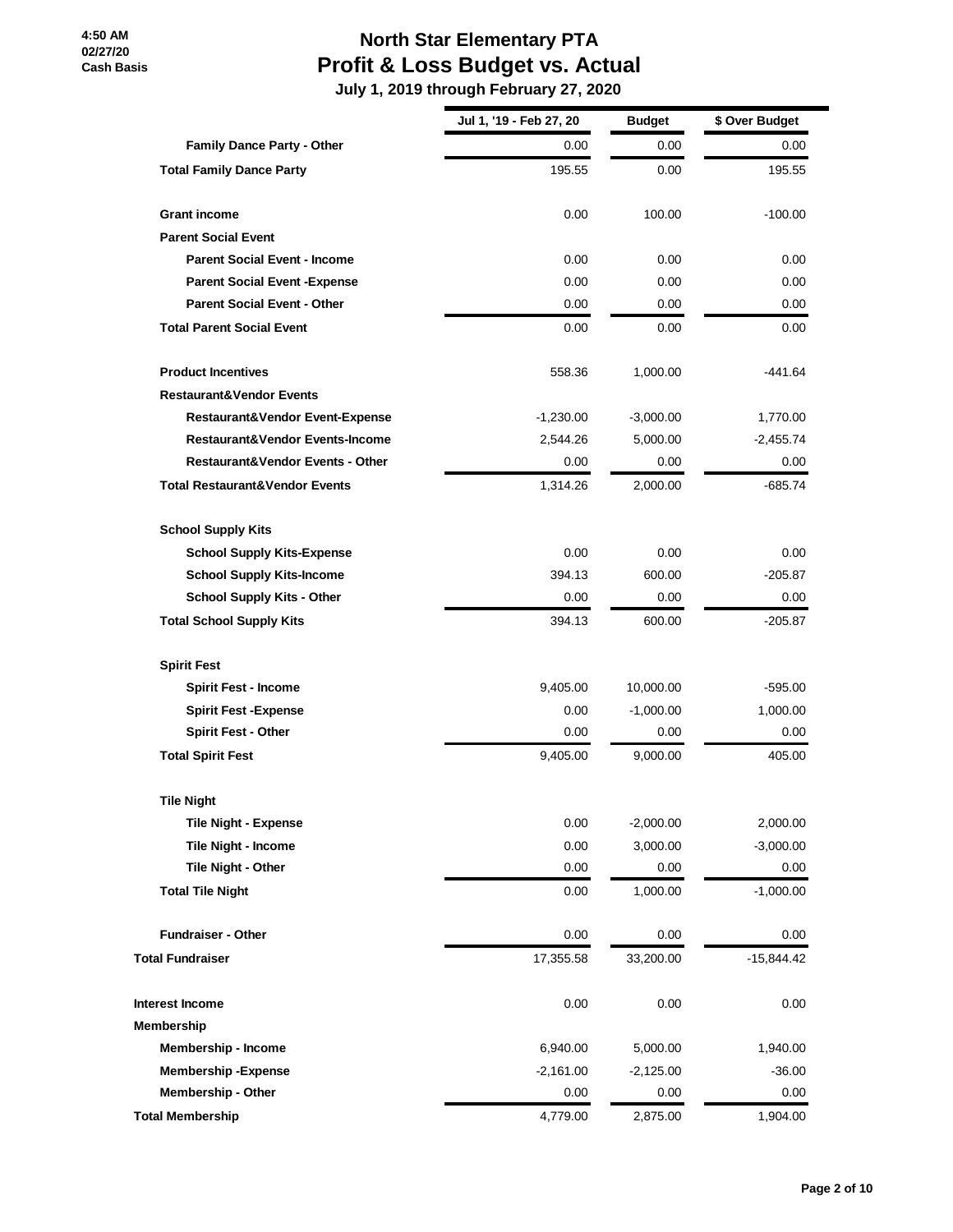## **North Star Elementary PTA Profit & Loss Budget vs. Actual**

|                                     | Jul 1, '19 - Feb 27, 20 | <b>Budget</b> | \$ Over Budget |
|-------------------------------------|-------------------------|---------------|----------------|
|                                     |                         |               |                |
| Misc. Income                        | 565.90                  | 0.00          | 565.90         |
| <b>PTA Donations</b>                | 0.00                    | 100.00        | $-100.00$      |
| <b>Spirit Wear</b>                  |                         |               |                |
| <b>Spirit Wear - Income</b>         | 7,099.00                | 9,000.00      | $-1,901.00$    |
| <b>Spirit Wear - Expense</b>        | $-3,783.44$             | $-6,750.00$   | 2,966.56       |
| <b>Spirit Wear - Other</b>          | 162.00                  | 0.00          | 162.00         |
| <b>Total Spirit Wear</b>            | 3,477.56                | 2,250.00      | 1,227.56       |
| <b>Staff Appreciation</b>           |                         |               |                |
| <b>Staff Appreciation - Income</b>  | 115.00                  | 1,000.00      | $-885.00$      |
| <b>Staff Appreciation - Expense</b> | $-227.72$               | $-2,500.00$   | 2,272.28       |
| <b>Staff Appreciation - Other</b>   | 0.00                    | 0.00          | 0.00           |
| <b>Total Staff Appreciation</b>     | $-112.72$               | $-1,500.00$   | 1,387.28       |
| Yearbook                            |                         |               |                |
| Yearbook - Income                   | 20.00                   | 10,500.00     | $-10,480.00$   |
| <b>Yearbook -Expense</b>            | $-3,666.50$             | $-7,200.00$   | 3,533.50       |
| Yearbook - Other                    | 0.00                    | 0.00          | 0.00           |
| <b>Total Yearbook</b>               | $-3,646.50$             | 3,300.00      | $-6,946.50$    |
| <b>Total Income</b>                 | 23,247.63               | 40,175.00     | $-16,927.37$   |
| <b>Expense</b>                      |                         |               |                |
| <b>Academic Competition</b>         |                         |               |                |
| <b>Math Olympiad</b>                | 0.00                    | 109.00        | $-109.00$      |
| <b>National Geography Bee</b>       | 120.00                  | 145.00        | $-25.00$       |
| <b>Science Olympiad</b>             | 0.00                    | 0.00          | 0.00           |
| <b>Spelling Bee</b>                 | 172.50                  | 180.00        | $-7.50$        |
| <b>Stock Market</b>                 | 0.00                    | 0.00          | 0.00           |
| <b>Academic Competition - Other</b> | 0.00                    | 0.00          | 0.00           |
| <b>Total Academic Competition</b>   | 292.50                  | 434.00        | $-141.50$      |
| <b>Charitable Assistance</b>        | 27.00                   | 500.00        | $-473.00$      |
| <b>Copy/Printing</b>                | 0.00                    | 500.00        | $-500.00$      |
| <b>Family Fitness</b>               | 0.00                    | 0.00          | 0.00           |
| Family Fun 5k                       | 0.00                    | 0.00          | 0.00           |
| <b>Field Day</b>                    | 0.00                    | 400.00        | $-400.00$      |
| <b>Fifth Grade Activities</b>       | 0.00                    | 1,200.00      | $-1,200.00$    |
| <b>Garden Committee</b>             | 0.00                    | 500.00        | $-500.00$      |
| <b>Health and Wellness</b>          | 0.00                    | 200.00        | $-200.00$      |
| <b>Instructional Support</b>        | 2,500.00                | 2,500.00      | 0.00           |
| <b>Insurance</b>                    | 235.00                  | 235.00        | 0.00           |
| <b>Interior Beautification</b>      | 0.00                    | 0.00          | 0.00           |
| Landscaping                         | 0.00                    | 100.00        | $-100.00$      |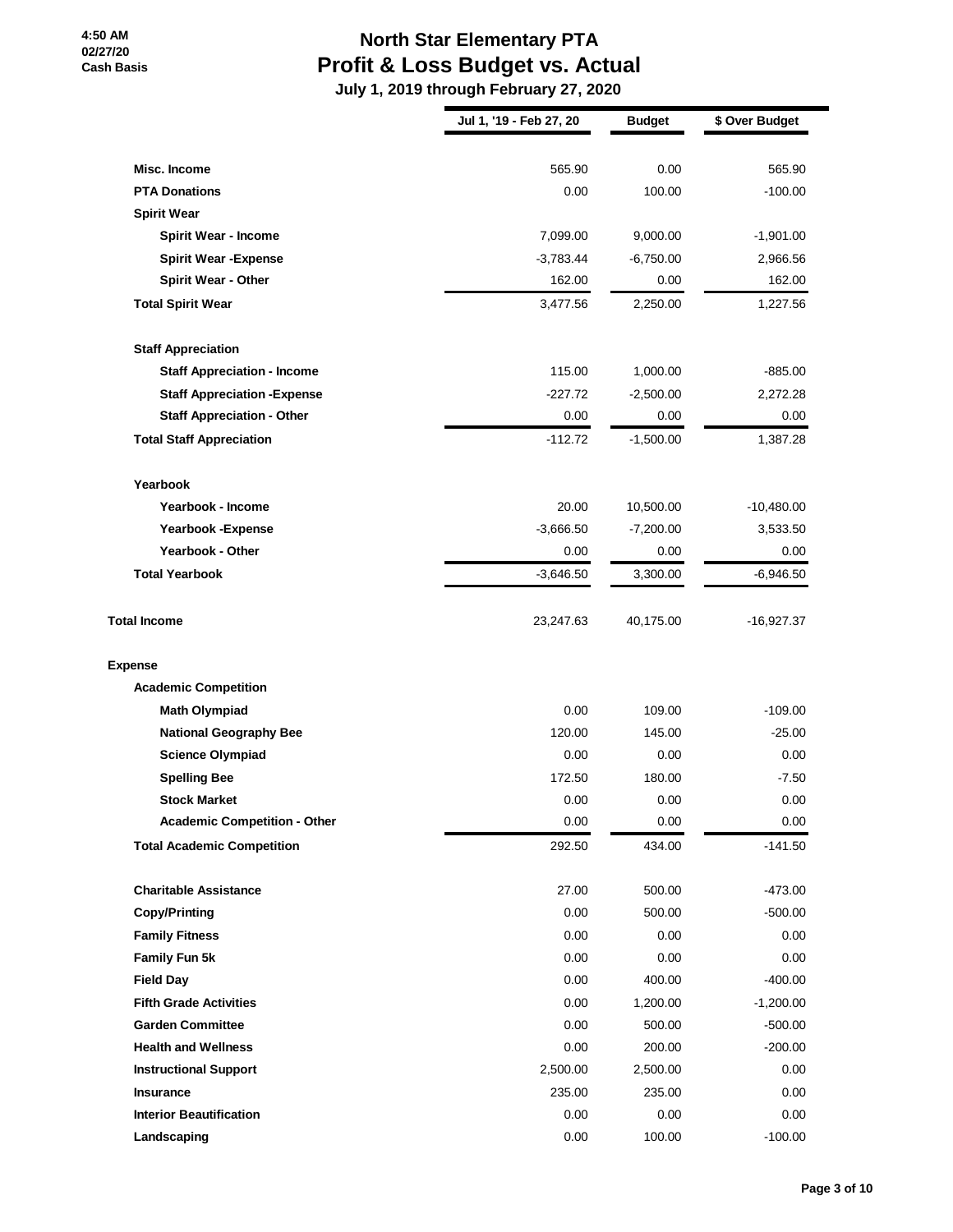## **North Star Elementary PTA Profit & Loss Budget vs. Actual**

|                                        | Jul 1, '19 - Feb 27, 20 | <b>Budget</b> | \$ Over Budget |
|----------------------------------------|-------------------------|---------------|----------------|
| <b>Library Support</b>                 | 0.00                    | 0.00          | 0.00           |
| <b>Meet Your Teacher</b>               | 0.00                    | 0.00          | 0.00           |
| <b>Monthly Spirit Day</b>              | 0.00                    | 0.00          | 0.00           |
| Outdoor classroom                      | 0.00                    | 0.00          | 0.00           |
| <b>Post Office</b>                     | 0.00                    | 0.00          | 0.00           |
| Programs                               |                         |               |                |
| <b>ARC</b>                             | 0.00                    | 1,800.00      | $-1,800.00$    |
| Art                                    | 0.00                    | 300.00        | $-300.00$      |
| <b>Assembly Programs</b>               | 0.00                    | 1,350.00      | $-1,350.00$    |
| <b>Bee Club</b>                        | 0.00                    | 2,600.00      | $-2,600.00$    |
| <b>Enrichment</b>                      | 150.00                  | 150.00        | 0.00           |
| Guidance                               | 0.00                    | 0.00          | 0.00           |
| Gym / Girls on the Run                 | 0.00                    | 0.00          | 0.00           |
| <b>Junior Achievement</b>              | 1,950.00                | 1,800.00      | 150.00         |
| <b>LEGO League</b>                     | 115.00                  | 500.00        | $-385.00$      |
| <b>Music</b>                           | 0.00                    | 300.00        | $-300.00$      |
| <b>Native American Day</b>             | 0.00                    | 150.00        | $-150.00$      |
| Odyssey of the Mind - y/e gift         | 0.00                    | 0.00          | 0.00           |
| Other                                  | 0.00                    | 0.00          | 0.00           |
| <b>Physical Education</b>              | 0.00                    | 300.00        | $-300.00$      |
| Pi Day                                 | 0.00                    | 0.00          | 0.00           |
| <b>Reflections</b>                     | 0.00                    | 100.00        | $-100.00$      |
| <b>Science Programs</b>                | 1,631.00                | 4,000.00      | $-2,369.00$    |
| <b>Senior Class Annual Celebration</b> | 0.00                    | 500.00        | $-500.00$      |
| Programs - Other                       | 0.00                    | 0.00          | 0.00           |
| <b>Total Programs</b>                  | 3,846.00                | 13,850.00     | $-10,004.00$   |
| <b>PTA Operating Expense</b>           |                         |               |                |
| Professional fees for tax work         | 7.35                    | 50.00         | -42.65         |
| <b>PTA Website</b>                     | 0.00                    | 550.00        | $-550.00$      |
| <b>State Annual Conference</b>         | 0.00                    | 70.00         | $-70.00$       |
| <b>PTA Operating Expense - Other</b>   | 150.33                  | 400.00        | $-249.67$      |
| <b>Total PTA Operating Expense</b>     | 157.68                  | 1,070.00      | -912.32        |
| <b>Recess Equipment</b>                | 151.64                  | 500.00        | $-348.36$      |
| <b>Safety in School</b>                | 38.33                   | 100.00        | $-61.67$       |
| <b>School and Staff Support</b>        | 3,797.09                | 6,900.00      | $-3,102.91$    |
| School parking space signs             | 121.61                  | 50.00         | 71.61          |
| <b>Student of the Week</b>             | 14.95                   | 150.00        | $-135.05$      |
| <b>Student Planner</b>                 | 472.50                  | 2,500.00      | $-2,027.50$    |
| Year-End Gift                          | 0.00                    | 0.00          | 0.00           |
| <b>Year-End School Gift</b>            |                         |               |                |
| Gift out of surplus                    | 0.00                    | 0.00          | 0.00           |
| Year-End School Gift - Other           | 0.00                    | 0.00          | 0.00           |
| <b>Total Year-End School Gift</b>      | 0.00                    | 0.00          | 0.00           |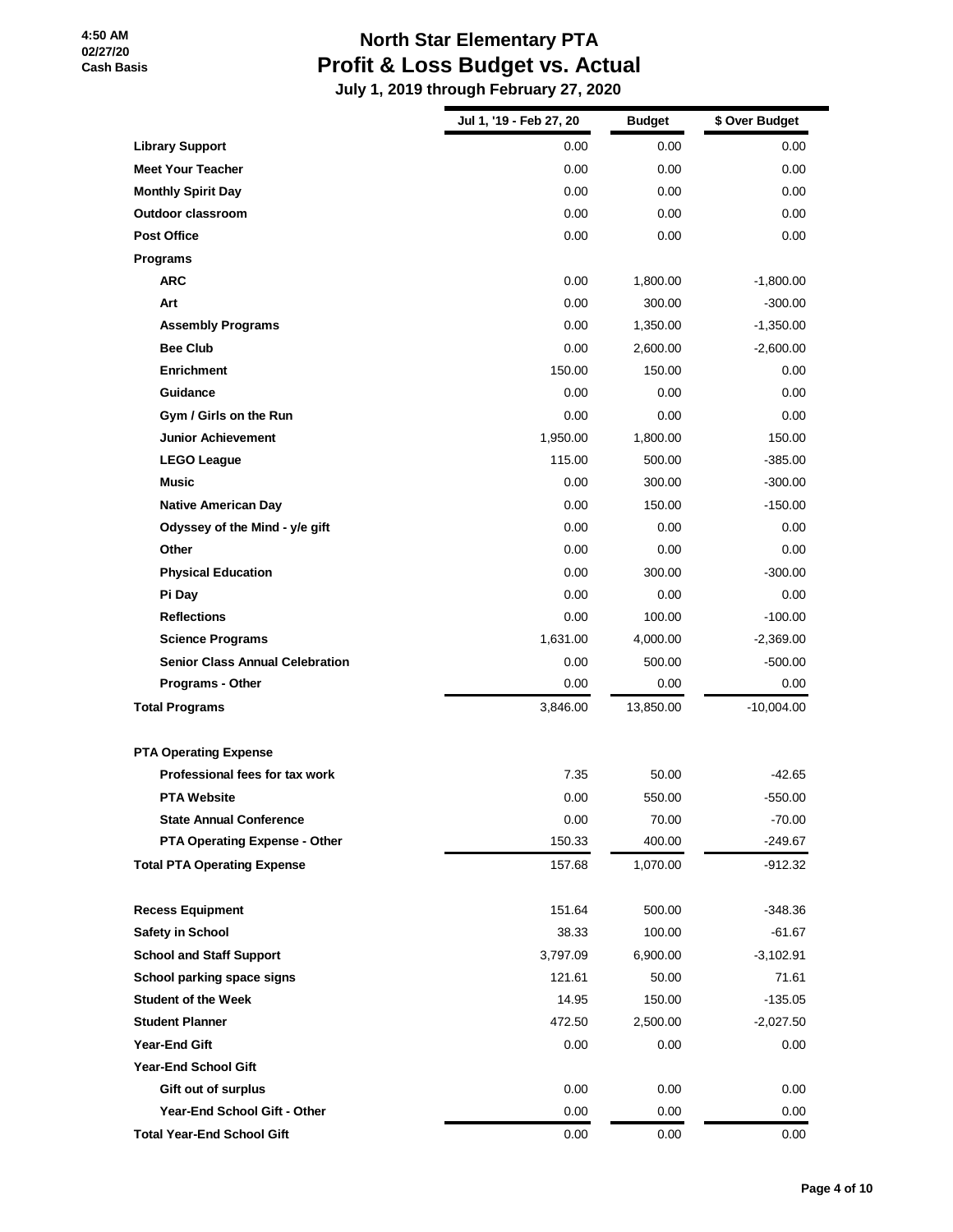### **North Star Elementary PTA Profit & Loss Budget vs. Actual**

|                      | Jul 1, '19 - Feb 27, 20 | <b>Budget</b> | \$ Over Budget |
|----------------------|-------------------------|---------------|----------------|
| <b>Total Expense</b> | 11,654.30               | 31,689.00     | $-20,034.70$   |
| Net Income           | 11,593.33               | 8,486.00      | 3,107.33       |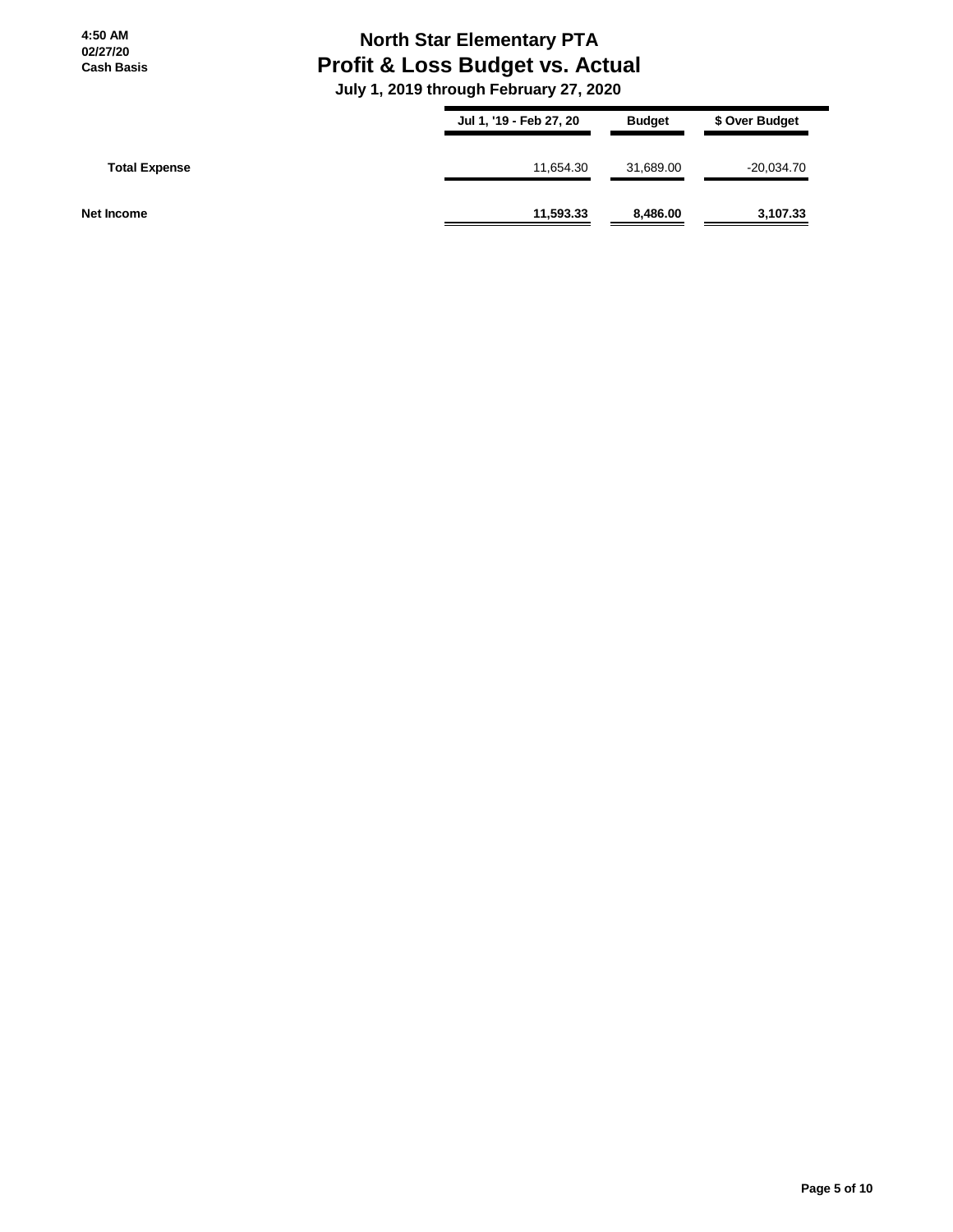# **North Star Elementary PTA Profit & Loss Budget vs. Actual**

|                                     | % of Budget  |
|-------------------------------------|--------------|
| <b>Income</b>                       |              |
| <b>Community Service</b>            |              |
| <b>Community Service - Income</b>   | $0.0\%$      |
| <b>Community Service - Expense</b>  | $0.0\%$      |
| <b>Community Service - Other</b>    | $0.0\%$      |
| <b>Total Community Service</b>      | $0.0\%$      |
| <b>Family Activities</b>            |              |
| <b>Family Activities - Income</b>   | 151.78%      |
| <b>Family Activities - Expense</b>  | 65.62%       |
| <b>Family Activities - Other</b>    | $0.0\%$      |
| <b>Total Family Activities</b>      | $-1,657.62%$ |
| <b>Fundraiser</b>                   |              |
| <b>Artwork Program</b>              |              |
| Artwork Program-End of yr gift      | $0.0\%$      |
| <b>Artwork Program - Income</b>     | 0.0%         |
| <b>Artwork Program - Expense</b>    | $0.0\%$      |
| <b>Artwork Program - Other</b>      | $0.0\%$      |
| <b>Total Artwork Program</b>        | $0.0\%$      |
| <b>Book Fair</b>                    |              |
| Book Fair - End of year gift        | $0.0\%$      |
| <b>Book Fair - Income</b>           | 50.21%       |
| <b>Book Fair - Expense</b>          | 47.55%       |
| <b>Book Fair - Other</b>            | 0.0%         |
| <b>Total Book Fair</b>              | 54.4%        |
| Carnival                            |              |
| <b>Carnival - Income</b>            |              |
| <b>Advance Ticket Sales</b>         | $0.0\%$      |
| <b>Basket Donations</b>             | 100.0%       |
| <b>Carnival Night Income</b>        | $0.0\%$      |
| <b>Silent Auction</b>               | 100.0%       |
| Carnival - Income - Other           | $0.0\%$      |
| <b>Total Carnival - Income</b>      | 8.55%        |
| <b>Carnival - Expense</b>           | 2.11%        |
| <b>Carnival - Other</b>             | $0.0\%$      |
| <b>Total Carnival</b>               | 13.44%       |
| <b>Family Dance Party</b>           |              |
| <b>Family Dance Party - Income</b>  | 112.8%       |
| <b>Family Dance Party - Expense</b> | 93.25%       |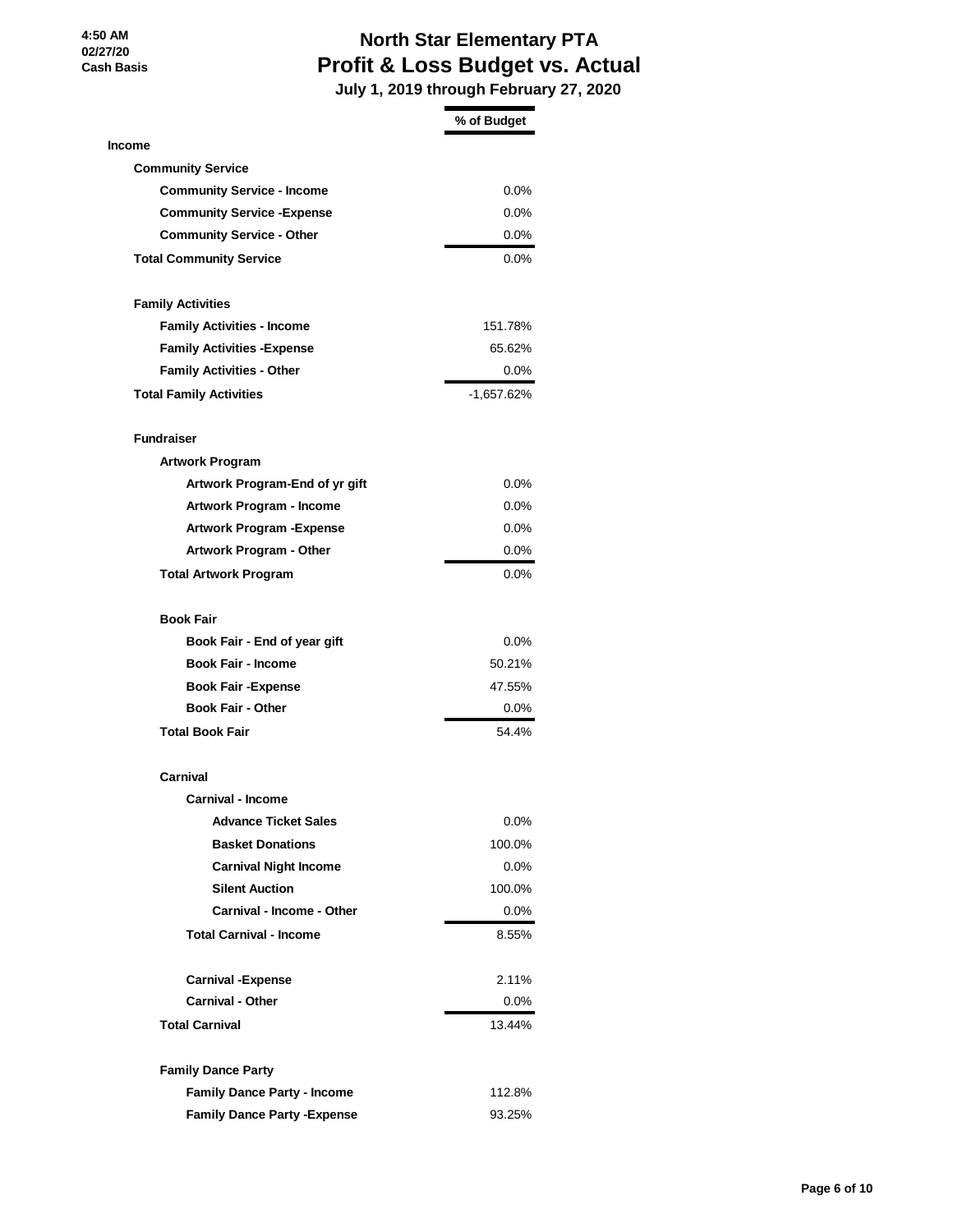#### **North Star Elementary PTA Profit & Loss Budget vs. Actual July 1, 2019 through February 27, 2020**

|                                             | % of Budget |
|---------------------------------------------|-------------|
| <b>Family Dance Party - Other</b>           | $0.0\%$     |
| <b>Total Family Dance Party</b>             | 100.0%      |
| <b>Grant income</b>                         | $0.0\%$     |
| <b>Parent Social Event</b>                  |             |
| <b>Parent Social Event - Income</b>         | $0.0\%$     |
| <b>Parent Social Event - Expense</b>        | $0.0\%$     |
| <b>Parent Social Event - Other</b>          | $0.0\%$     |
| <b>Total Parent Social Event</b>            | $0.0\%$     |
| <b>Product Incentives</b>                   | 55.84%      |
| <b>Restaurant&amp;Vendor Events</b>         |             |
| <b>Restaurant&amp;Vendor Event-Expense</b>  | 41.0%       |
| <b>Restaurant&amp;Vendor Events-Income</b>  | 50.89%      |
| <b>Restaurant&amp;Vendor Events - Other</b> | $0.0\%$     |
| <b>Total Restaurant&amp;Vendor Events</b>   | 65.71%      |
| <b>School Supply Kits</b>                   |             |
| <b>School Supply Kits-Expense</b>           | $0.0\%$     |
| <b>School Supply Kits-Income</b>            | 65.69%      |
| <b>School Supply Kits - Other</b>           | $0.0\%$     |
| <b>Total School Supply Kits</b>             | 65.69%      |
| <b>Spirit Fest</b>                          |             |
| <b>Spirit Fest - Income</b>                 | 94.05%      |
| <b>Spirit Fest -Expense</b>                 | 0.0%        |
| <b>Spirit Fest - Other</b>                  | $0.0\%$     |
| <b>Total Spirit Fest</b>                    | 104.5%      |
| <b>Tile Night</b>                           |             |
| <b>Tile Night - Expense</b>                 | 0.0%        |
| <b>Tile Night - Income</b>                  | $0.0\%$     |
| Tile Night - Other                          | $0.0\%$     |
| <b>Total Tile Night</b>                     | $0.0\%$     |
| <b>Fundraiser - Other</b>                   | $0.0\%$     |
| <b>Total Fundraiser</b>                     | 52.28%      |
| <b>Interest Income</b>                      | 0.0%        |
| Membership                                  |             |
| Membership - Income                         | 138.8%      |
| <b>Membership-Expense</b>                   | 101.69%     |
| Membership - Other                          | $0.0\%$     |
| <b>Total Membership</b>                     | 166.23%     |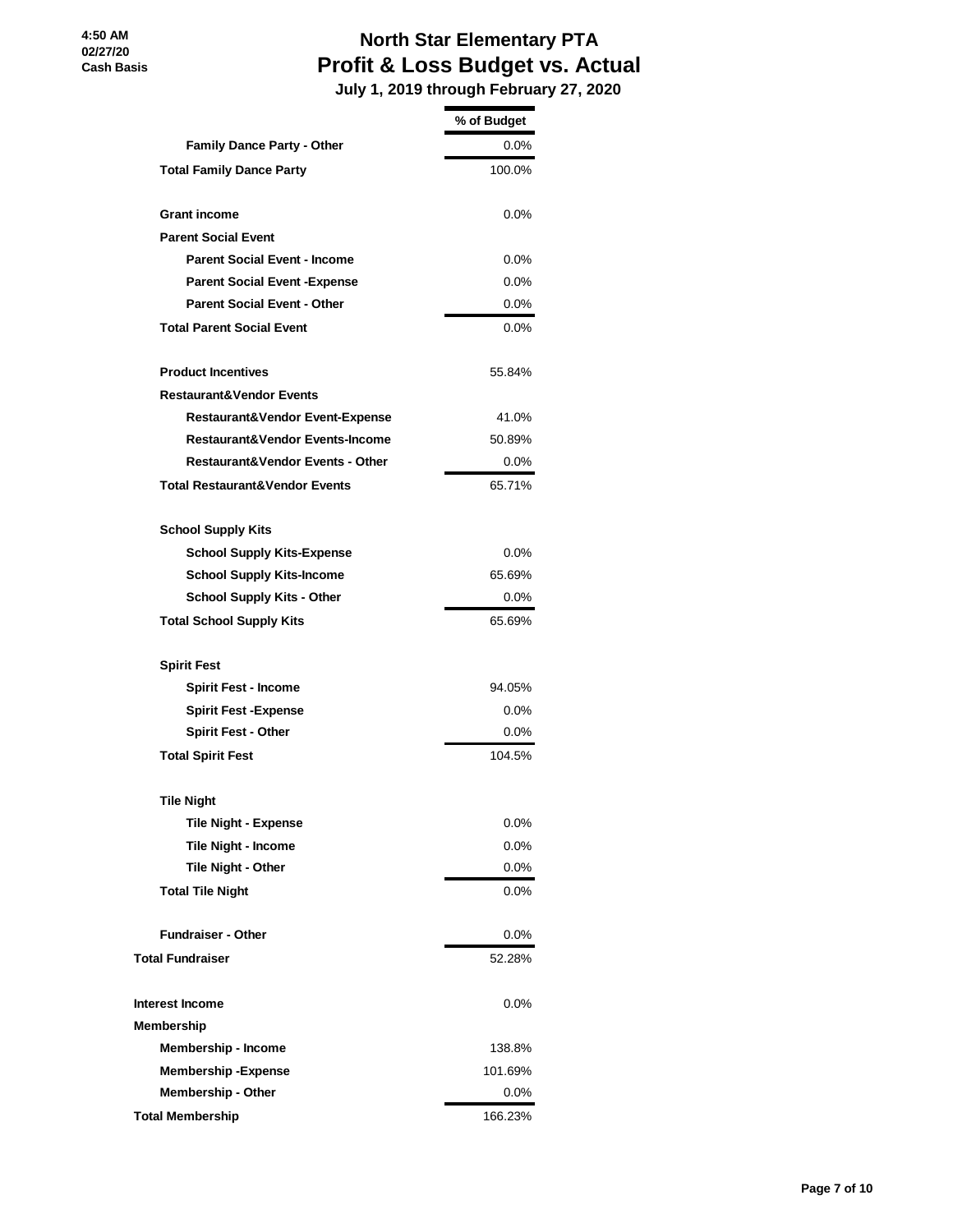#### **North Star Elementary PTA Profit & Loss Budget vs. Actual July 1, 2019 through February 27, 2020**

|                                     | % of Budget |
|-------------------------------------|-------------|
|                                     |             |
| Misc. Income                        | 100.0%      |
| <b>PTA Donations</b>                | $0.0\%$     |
| <b>Spirit Wear</b>                  |             |
| <b>Spirit Wear - Income</b>         | 78.88%      |
| <b>Spirit Wear - Expense</b>        | 56.05%      |
| <b>Spirit Wear - Other</b>          | 100.0%      |
| <b>Total Spirit Wear</b>            | 154.56%     |
| <b>Staff Appreciation</b>           |             |
| <b>Staff Appreciation - Income</b>  | 11.5%       |
| <b>Staff Appreciation - Expense</b> | 9.11%       |
| <b>Staff Appreciation - Other</b>   | 0.0%        |
| <b>Total Staff Appreciation</b>     | 7.52%       |
| Yearbook                            |             |
| Yearbook - Income                   | 0.19%       |
| <b>Yearbook -Expense</b>            | 50.92%      |
| <b>Yearbook - Other</b>             | $0.0\%$     |
| <b>Total Yearbook</b>               | -110.5%     |
| <b>Total Income</b>                 | 57.87%      |
| <b>Expense</b>                      |             |
| <b>Academic Competition</b>         |             |
| <b>Math Olympiad</b>                | $0.0\%$     |
| <b>National Geography Bee</b>       | 82.76%      |
| <b>Science Olympiad</b>             | $0.0\%$     |
| <b>Spelling Bee</b>                 | 95.83%      |
| <b>Stock Market</b>                 | $0.0\%$     |
| <b>Academic Competition - Other</b> | $0.0\%$     |
| <b>Total Academic Competition</b>   | 67.4%       |
| <b>Charitable Assistance</b>        | 5.4%        |
| Copy/Printing                       | $0.0\%$     |
| <b>Family Fitness</b>               | 0.0%        |
| Family Fun 5k                       | $0.0\%$     |
| <b>Field Day</b>                    | 0.0%        |
| <b>Fifth Grade Activities</b>       | 0.0%        |
| <b>Garden Committee</b>             | $0.0\%$     |
| <b>Health and Wellness</b>          | $0.0\%$     |
| <b>Instructional Support</b>        | 100.0%      |
| <b>Insurance</b>                    | 100.0%      |
| <b>Interior Beautification</b>      | $0.0\%$     |
| Landscaping                         | 0.0%        |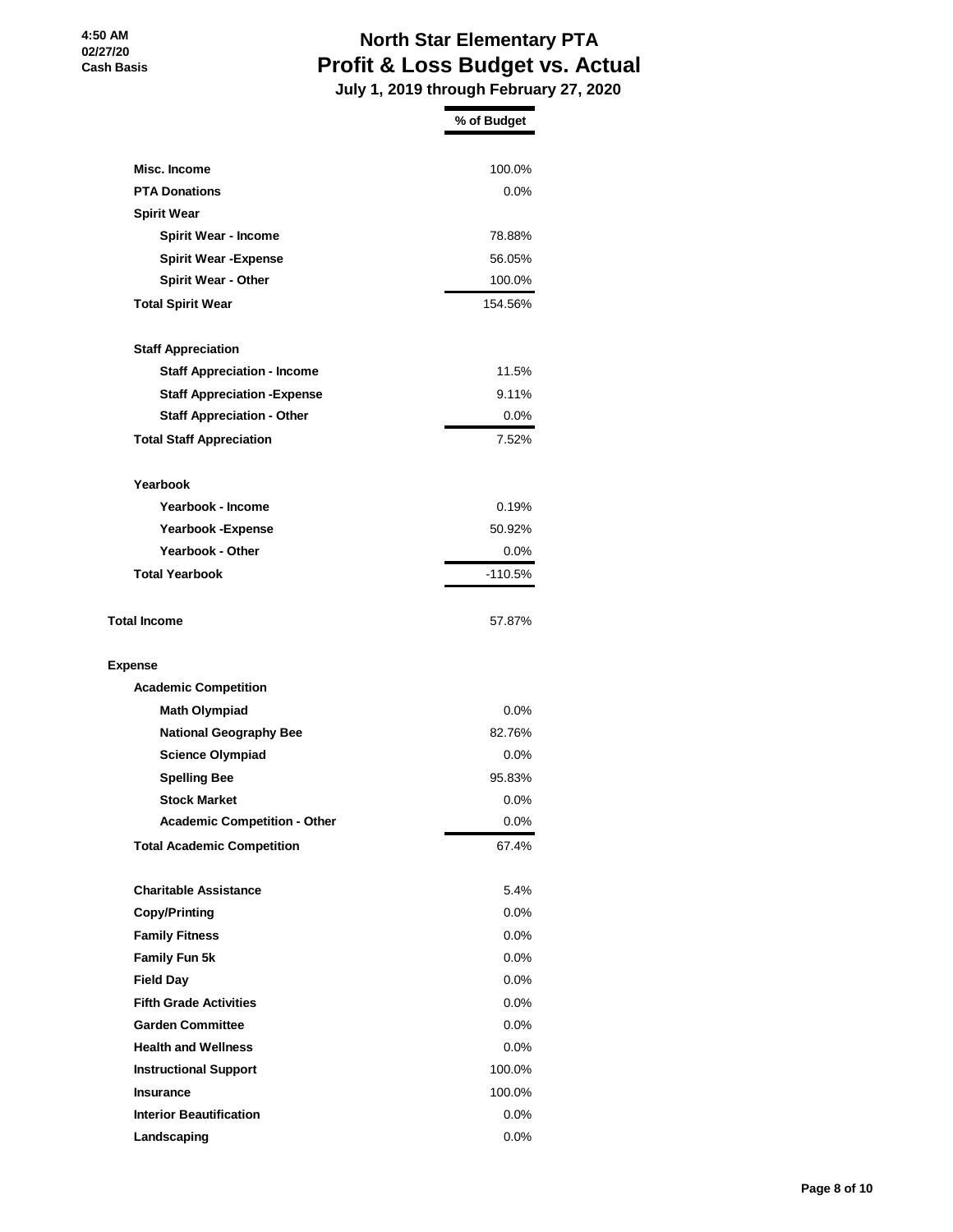#### **North Star Elementary PTA Profit & Loss Budget vs. Actual July 1, 2019 through February 27, 2020**

|                                        | % of Budget |
|----------------------------------------|-------------|
| <b>Library Support</b>                 | $0.0\%$     |
| <b>Meet Your Teacher</b>               | $0.0\%$     |
| <b>Monthly Spirit Day</b>              | 0.0%        |
| Outdoor classroom                      | $0.0\%$     |
| <b>Post Office</b>                     | $0.0\%$     |
| <b>Programs</b>                        |             |
| <b>ARC</b>                             | $0.0\%$     |
| Art                                    | $0.0\%$     |
| <b>Assembly Programs</b>               | 0.0%        |
| <b>Bee Club</b>                        | $0.0\%$     |
| <b>Enrichment</b>                      | 100.0%      |
| Guidance                               | $0.0\%$     |
| Gym / Girls on the Run                 | $0.0\%$     |
| <b>Junior Achievement</b>              | 108.33%     |
| <b>LEGO League</b>                     | 23.0%       |
| Music                                  | 0.0%        |
| <b>Native American Day</b>             | $0.0\%$     |
| Odyssey of the Mind - y/e gift         | 0.0%        |
| Other                                  | $0.0\%$     |
| <b>Physical Education</b>              | $0.0\%$     |
| Pi Day                                 | 0.0%        |
| <b>Reflections</b>                     | $0.0\%$     |
| <b>Science Programs</b>                | 40.78%      |
| <b>Senior Class Annual Celebration</b> | $0.0\%$     |
| Programs - Other                       | 0.0%        |
| <b>Total Programs</b>                  | 27.77%      |
| <b>PTA Operating Expense</b>           |             |
| Professional fees for tax work         | 14.7%       |
| <b>PTA Website</b>                     | $0.0\%$     |
| <b>State Annual Conference</b>         | 0.0%        |
| <b>PTA Operating Expense - Other</b>   | 37.58%      |
| <b>Total PTA Operating Expense</b>     | 14.74%      |
| <b>Recess Equipment</b>                | 30.33%      |
| <b>Safety in School</b>                | 38.33%      |
| <b>School and Staff Support</b>        | 55.03%      |
| School parking space signs             | 243.22%     |
| <b>Student of the Week</b>             | 9.97%       |
| <b>Student Planner</b>                 | 18.9%       |
| Year-End Gift                          | 0.0%        |
| <b>Year-End School Gift</b>            |             |
| Gift out of surplus                    | $0.0\%$     |
| <b>Year-End School Gift - Other</b>    | 0.0%        |
| <b>Total Year-End School Gift</b>      | 0.0%        |